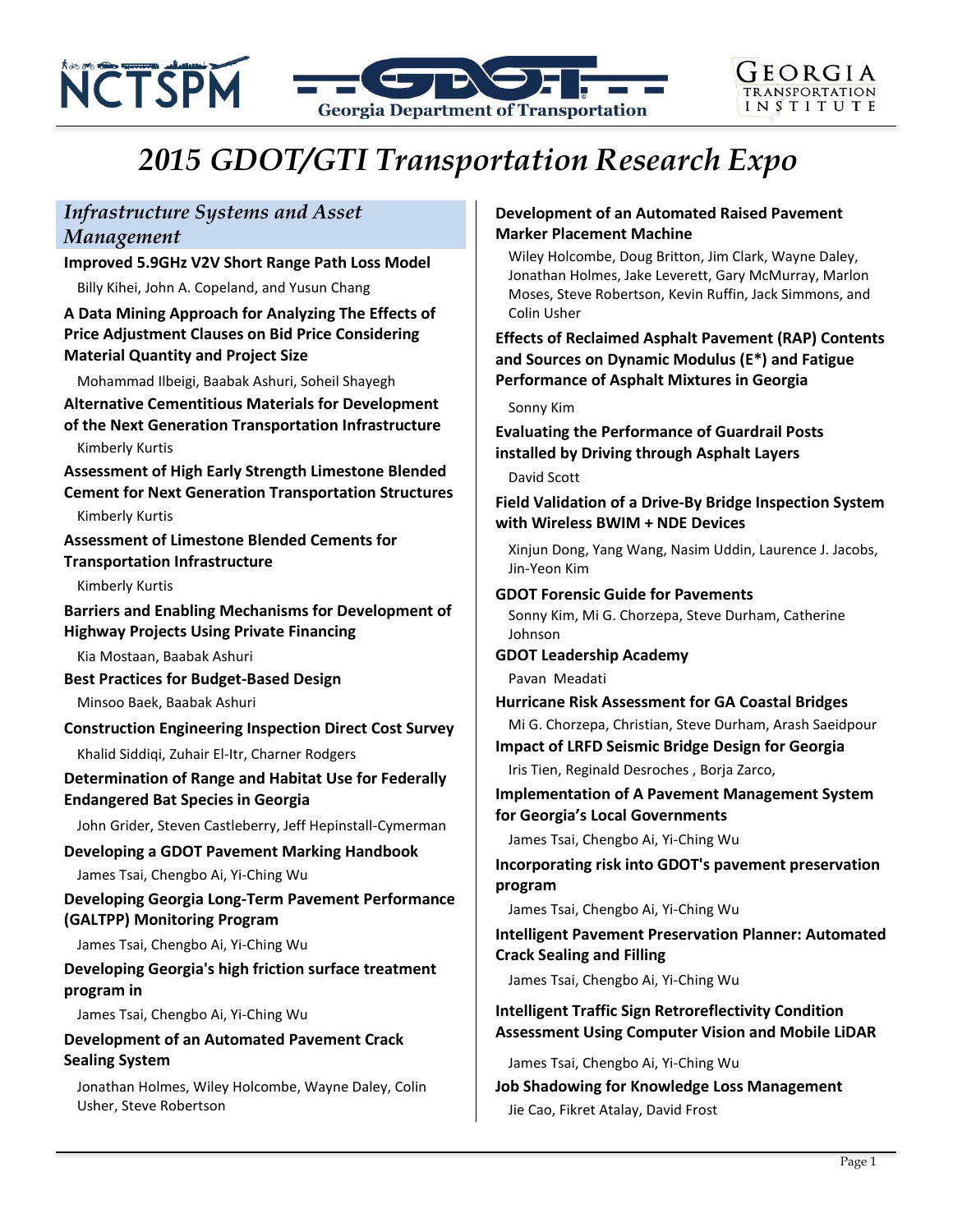# **NCTSPM**



# **Long Term Performance of Granular Bases Including Inverted Base Pavement Performance**

Andres Peralta, Alejandro Martinez, David Frost

#### **Performance Optimization of a Contention Based Broadcasting Algorithm in VANETs**

Hamza Ijaz Abbasi, Razvan Cristian Voicu, John A. Copeland, and Yusun Chang

#### **Prefab Bridges for Georgia City and County Roads** Junsuk Kang, Jackson, Maldonado, Rogers, and Maghiar

# **Review and Business Case Analysis of Transportation-STEM Programs with State DOT Involvement**

Amekudzi-Kennedy, Margaret-Avis Akofio-Sowah, Stephanie Brodie, Yanzhi Xu

#### **Transportation Systems Health: Meeting Deficiency Needs and Growth Aspirations Systematically -- Concepts, Applications, Significance**

Amekudzi-Kennedy, Margaret-Avis Akofio-Sowah, Richard Sarpong Boadi, Stephanie Brodie, Stephanie Amoaning-Yankson, Janille Smith-Colin, Jamie Fischer, Thomas Wall

#### **Using Fog Seal to Preserve High-Traffic-Volume Interstate Highways: A Case Study on I-475**

James Tsai, Chengbo Ai, Yi-Ching Wu

# *Safety and Operations*

# **Application of the Highway Safety Manual to Georgia**

Michael Rodgers, Alana Wilson, Atiyya Shaw, Matthew T. Barton, Michael Hunter

#### **Calibration of the 2010 HCM Roundabout Capacity Equations for Georgia**

Laura Schmidt, Christina Barry, Wonho Suh, Michael Hunter, Michael Rodgers

# **Cooperative Vehicle-Highway Automation (CVHA) Technology – Simulation of Benefits and Operational Issues**

Ziwei Huang, Wonho Suh, Prabha Pratyaksa, Aaron Greenwood, Angshuman Guin, Michael Hunter, Michael Rodgers

# **Driver Perception of Simulated and On-Road Environments**

Atiyya Shaw, JongIn Bae, Aaron Greenwood, William Woolery, Yanzhi Xu, Angshuman Guin, Gregory M. Corso, Michael Rodgers, Michael Hunter

# **Effects of Attention Deficit Disorders on Driver Performance**

Atiyya Shaw, JongIn Bae, William Woolery, Michael Rodgers, Gregory Corso, Michael Hunter

# **Effects of Roadway Factors on the Perception of Complexity**

JongIn Bae, Atiyya Shaw, Aaron Greenwood, William Woolery, Yanzhi Xu, Angshuman Guin, Gregory Corso, Michael Rodgers, Michael Hunter

# **Evaluation of Roundabout Illumination and Safety**

Franklin Gbologah, Michael Hunter, Michael Rodgers

#### **Evaluation of the Cost Effectiveness of Illumination as a Safety Treatment at Rural Intersections**

Franklin Gbologah, Michael Hunter, Michael Rodgers, Angshuman Guin

#### **Evaluation of Vehicle Detection Technologies for Applications in Georgia**

Jidong Yang

#### **Feasibility Study for Using Video Detection System Data to Supplement Automatic Traffic Recorder**

Michael Hunter, Angshuman Guin, Wonho Suh, James Anderson

# **Flashing Operations at Malfunctioning Traffic Signals**

Peter Jenior, Justin Bansen, Valerio Oricchio, David Jared, Laura Schmidt, Michael P. Hunter

# **Improved Methods for Delineating Diverges in Work Zones**

Aaron Greenwood, Yanzhi Xu, Gregory Corso, Michael Rodgers, Michael Hunter

# **Integrating Intersection Traffic Signal Data into a Traffic Monitoring Program**

Angshuman Guin, Sam Harris, James Anderson

# **Microsimulation-based real-time congestion pricing strategy for managed lanes**

Hyun Woong Cho, Jorge Laval

# **Operating Performance of Diverging Diamond Interchange**

Angshuman Guin, Michael Rodgers, Michael Hunter, Wonho Suh, James Anderson

# **Optimal Ramp Metering with GA-based Parameter Optimization**

Bhargava Rama Chilukuri, Jorge Laval, Angshuman Guin

**Predicting Car Collisions using RSSI**

Billy Kihei, John A. Copeland, Yusun Chang

# **Role of Transportation Management Associations in Traffic Operations**

Abhilasha Saroj, Samuel Harris, Chris Maddox, Michael Rodgers, Michael Hunter, Angshuman Guin